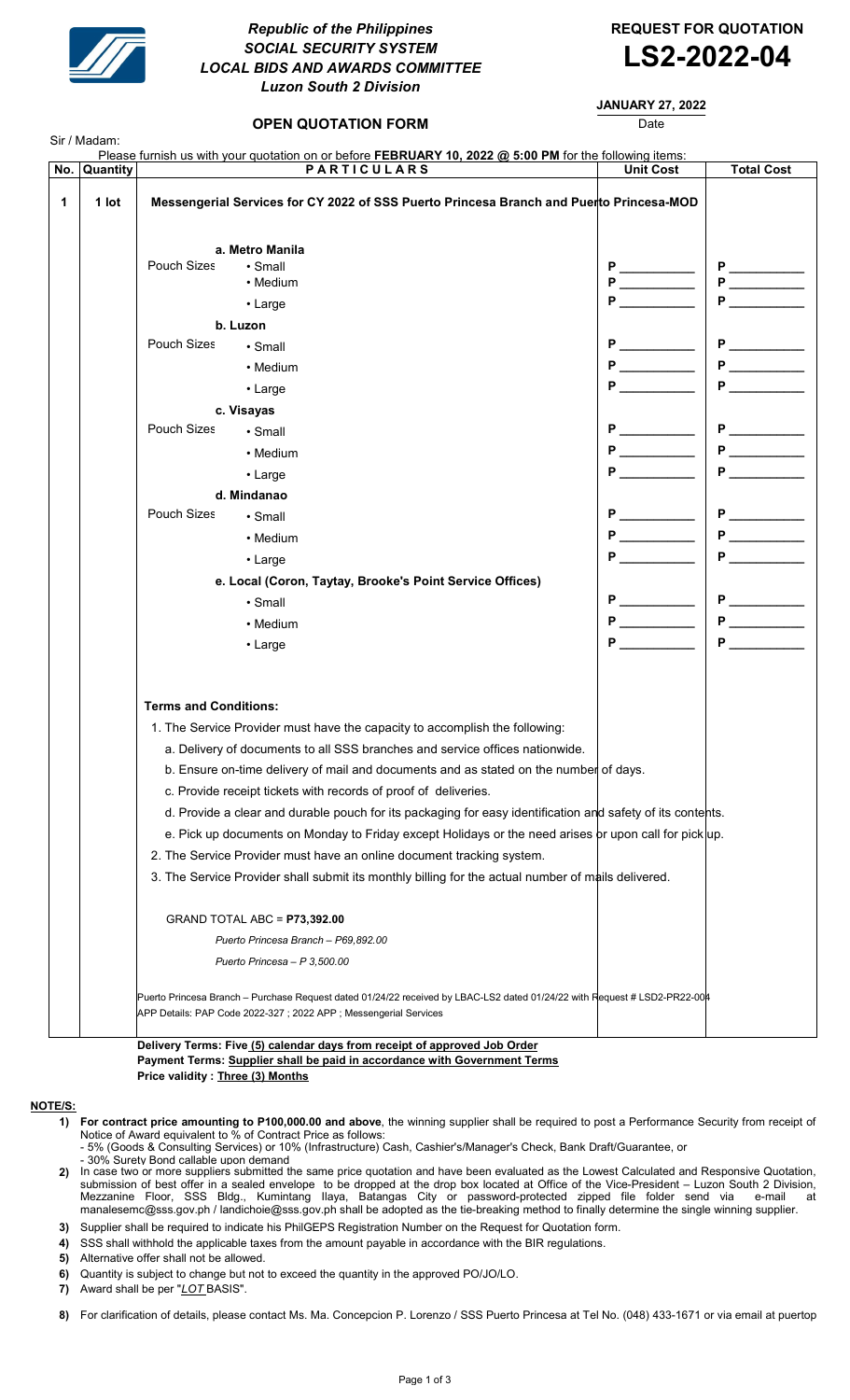9) Open Quotations may be submitted through the following:

1. Dropped at the drop box located at Office of the Vice-President – Luzon South 2 Division, Mezzanine Floor, SSS Bldg., Kumintang Ilaya, Batangas City or at SSS Puerto Princesa Branch, Grandway Bldg., Eastville City Walk, San Pedro, Puerto Princesa City, Palawan. The sealed envelope shall be addressed to Mr. Joseph Pedley V. Britanico – Local BAC Chairperson, indicate the RFQ Form number, company name, name of company representative, business address and contact details.

2. Sent via electronic mail at manalesemc@sss.gov.ph / landichoie@sss.gov.ph / puertoprincesa@sss.gov.ph

#### DOCUMENTARY REQUIREMENT:

Please submit the below-listed documents together with your quotation.

For previous/regular suppliers, submission of required documents is once a year only (for updating purposes).

Copies of the following documents are required to be submitted prior to recommendation of award (evaluation of offer).

\*1. Valid Mayor's / Business Permit

2. PhilGEPS Registration Number (Red Membership) or PhilGEPS Certificate (Platinum Membership)

3. Certificate of Registration whichever may be appropriate under existing laws of the Philippines;

a. Bureau of Domestic Trade & Industry (DTI) – Sole Proprietorship

b. Incorporation Papers registered and approved by the Securities & Exchange Commission - Partnership/Corporation

c. Philippine Contractors Accreditation Board License (PCAB) - Contractors/Civil Works

d. Cooperative Development Authority (CDA) – Cooperatives

4. Latest Annual Income / Business Tax Return (for ABCs above P500K)

5. BIR Certificate of Registration Form 2303

6. SSS ID Number (Employer/Self-Employed)

\*7. Notarized Omnibus Sworn Statement (for ABCs above P50K)

\*Per GPPB Resolution No. 09-2020, dated 7 May 2020, Expired Business or Mayor's permit with Official Receipt of renewal application and Unnotarized Omnibus Sworn Statement may be submitted for procurement activities during a State of Calamity, or implementation of community quarantine or similar restrictions subject to compliance therewith after award of contract but before payment.

### GENERAL CONDITIONS OF THE CONTRACT:

1. The Supplier shall deliver the goods in accordance with the description and quantity specifications of the Purchase Order/Job Order.

2. The Supplier shall deliver the goods within the period indicated in the Purchase Order. A penalty of 1/10 of 1% of the total amount of the items shall be imposed for every day of delay in delivery.

3. The Supplier shall deliver Goods/Services which must all be fresh stock, brand-new, unused, properly sealed, and which are not set to expire within two (2) years from date of delivery to SSS, if applicable.

4. The Supplier warrants that all the Goods/Services have no defect arising from design, materials, or workmanship or from any act or omission of the Supplier or the manufacturer that may develop under normal use of consumables, if applicable.

5. For Goods, the Supplier shall replace any defective item within twenty-four (24) hours from the time that it was notified by SSS of the defect. Defects detected only after the item is installed and used is covered by the replacement warranty which will be in effect for every item until its expiry date. Replacement of defective item shall have no cost to the SSS, if applicable.

6. In order to assure that manufacturing defects shall be corrected by the Supplier, a warranty security shall be required from the Supplier for a period of one (1) year. The obligation for the warranty shall be covered, at the Supplier's option, by either retention money in an amount equivalent to five percent (5%) of total purchase price, or a special bank guarantee equivalent to five percent (5%) of the total purchase price with validity period starting from the date of acceptance. The said amounts shall only be released after the lapse of the warranty period.

7. If the Supplier, having been notified, fails to remedy the defect(s) within the specified period, the SSS may proceed to take such remedial action as may be necessary, at the Supplier's risk and expense and without prejudice to any other rights which the SSS may have against the Supplier under these Terms and Conditions and under the applicable law.

8. The pricing of the Goods/Services shall be in Peso and inclusive of Twelve Percent (12%) Value-Added Tax (VAT).

#### SPECIAL CONDITIONS OF THE CONTRACT:

1. Confidentiality. Neither party shall, without the prior written consent of the other, disclose or make available to any person, make public, or use directly or indirectly, except for the performance and implementation of the works, any confidential information acquired from an information holder in connection with the performance of this Agreement, unless: (i) the information is known to the disclosing party, as evidenced by its written records, prior to obtaining the same from the information holder and is not otherwise subject to disclosure restrictions on the disclosing party, (ii) the information is disclosed to the disclosing party by a third party who did not receive the same, directly or indirectly, from an information holder, and who has no obligation of secrecy with respect thereto, or (iii) required to be disclosed by law. The obligation of confidentiality by both parties, as provided herein, shall survive the termination of this Agreement.

2. Merger and Consolidation. In case of merger, consolidation or change of ownership of SUPPLIER with another company, it is the responsibility of the surviving company/consolidated company/acquiring entity to inform SSS of the change in corporate structure/ownership. Failure to do so shall translate in such company assuming all liabilities of the acquired/merged company under this Agreement.

3. Force Majeure. SUPPLIER shall not be liable for forfeiture of its performance security, liquidated damages, or termination for default if and to the extent that SUPPLIER's delay in performance or other failure to perform its obligations under this Agreement is the result of a force majeure.

For purposes of this Agreement the terms "force majeure" and "fortuitous event" may be used interchangeably. In this regard, a fortuitous event or force majeure shall be interpreted to mean an event which SUPPLIER could not have foreseen, or which though foreseen, was inevitable. It shall not include ordinary unfavorable weather conditions; and any other cause the effects of which could have been avoided with the exercise of reasonable diligence by SUPPLIER. Such events may include, but not limited to, acts of SSS in its sovereign capacity, wars or revolutions, fires, floods, epidemics, quarantine restrictions, and freight embargoes.

4. Non-Assignment. Neither party may assign the Contract in whole or in part without the consent of the other party.

5. Waiver. Failure by either party to insist upon the other the strict performance of any of the terms and conditions hereof shall not be deemed a relinquishment or waiver of any subsequent breach or default of the terms and conditions hereof, which can only be deemed made if expressed in writing and signed by its duly authorized representative. No such waiver shall be construed as modification of any of the provisions of this Agreement or as a waiver of any past or future default or breach hereof, except as expressly stated in such waiver.

6. Cumulative Remedies. Any and all remedies granted to the parties under the applicable laws and this Agreement shall be deemed cumulative and may, therefore, at the sole option and discretion, be availed of by the aggrieved party simultaneously, successively, or independently.

7. No employer-employee Relationship. It is expressly and manifestly understood and agreed upon that the employees of the SUPPLIER assigned to perform the PROJECT are not employees of SSS. Neither is there an employer-employee relationship between SSS and the SUPPLIER.

This Agreement does not create an employer-employee relationship between SSS and the SUPPLIER including its personnel; that the PROJECT rendered by the personnel assigned by the SUPPLIER to SSS in the performance of its obligation under this Agreement do not represent government service and will not be credited as such; that its personnel assigned to SSS are not entitled to benefits enjoyed by SSS' officials and employees such as Personal Economic Relief Allowance (PERA), Representation and Transportation Allowance (RATA), ACA, etc.; that these personnel are not related within the third degree of consanguinity or affinity to the contracting officer and appointing authority of SSS; that they have not been previously dismissed from the government service by reason of an administrative case; that they have not reached the compulsory retirement age of sixty-five (65); and that they possess the education, experience and skills required to perform the job. The SUPPLIER hereby acknowledges that no authority has been given by SSS to hire any person as an employee of the latter. Any instruction given by SSS or any of its personnel to the SUPPLIER's employees are to be construed merely as a measure taken by the former to ensure and enhance the quality of PROJECT performed hereunder. The SUPPLIER shall, at all times, exercise supervision and control over its employees in the performance of its obligations under this Agreement.

8. Partnership. Nothing in this Agreement shall constitute a partnership between the parties. No party or its agents or employees shall be deemed to be the agent, employee or representative of any other party.

9. Compliance with SS Law. SUPPLIER shall report all its employees to SSS for coverage and their contributions, as well as all amortizations for salary/education/calamity and other SSS loans shall be updated. Should SUPPLIER fail to comply with its obligation under the provisions of the SS Law and Employees' Compensation Act, SSS shall have the authority to deduct any unpaid SS and EC contributions, salary, educational, emergency and/or calamity loan amortizations, employer's liability for damages, including interests and penalties from SUPPLIER's receivables under this Agreement. Further, prescription does not run against SSS for its failure to demand SS contributions or payments from SUPPLIER. Moreover, SUPPLIER shall forever hold in trust

SS contributions or payments of its employees until the same is fully remitted to SSS.

10. Compliance with Labor Laws. SUPPLIER, as employer of the personnel assigned to undertake the PROJECT, shall comply with all its obligations under existing laws and their implementing rules and regulations on the payment of minimum wage, overtime pay, and other labor-related benefits as well as remittances or payment of the appropriate amount or contributions/payment (SSS, EC, Pag-IBIG, PhilHealth and taxes) with concerned government agencies/offices. It is agreed further, that prior to the release of any payment by SSS to SUPPLIER, its President or its duly authorized representative, shall submit a sworn statement that all moneys due to all the employees assigned to the PROJECT as well as benefits by law and other related labor legislation have been paid by SUPPLIER and that he/she assumed full responsibility thereof.